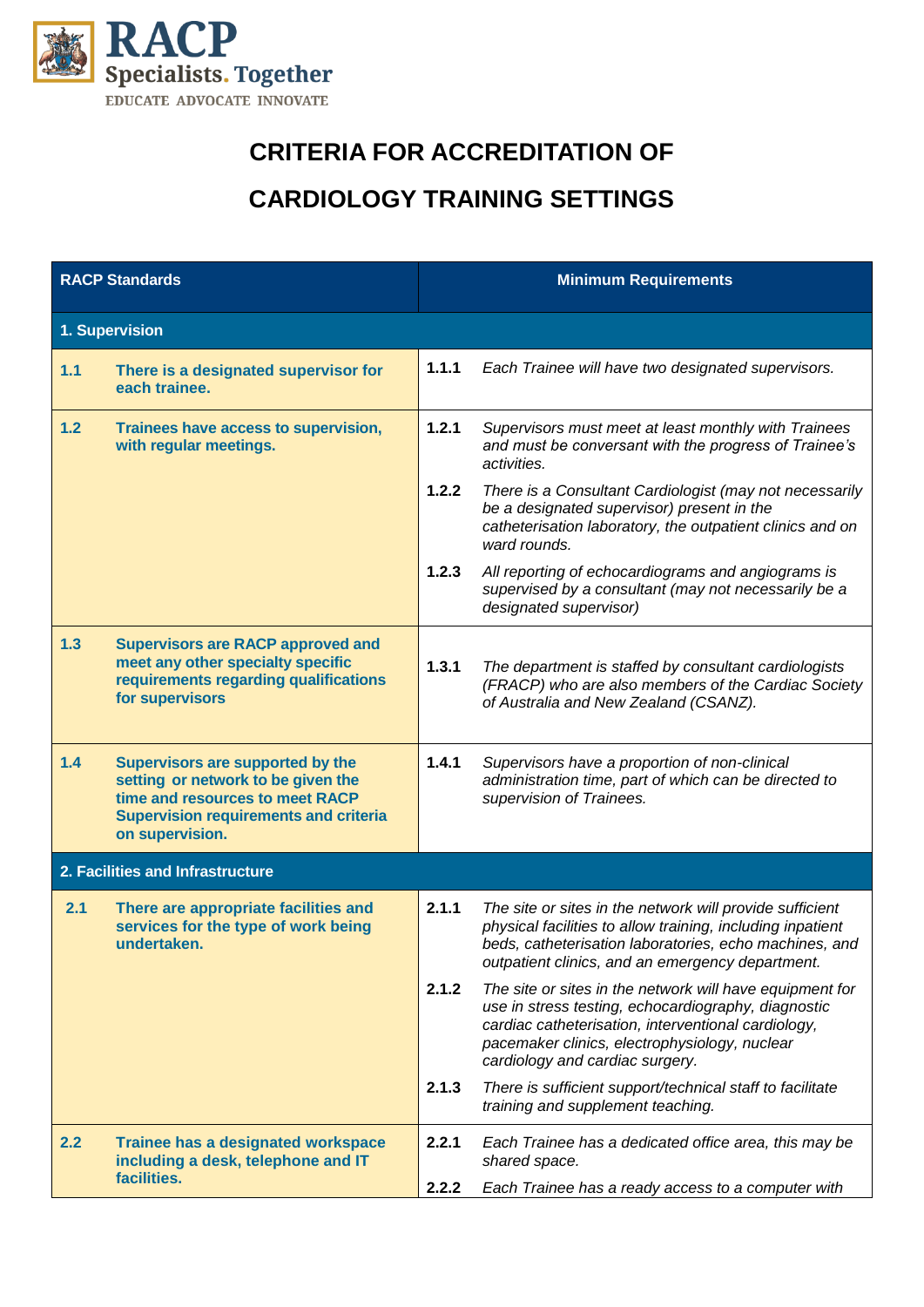

| <b>RACP Standards</b> |                                                                                                                     | <b>Minimum Requirements</b> |                                                                                                                                                                                                                                                                                                                                               |  |  |  |
|-----------------------|---------------------------------------------------------------------------------------------------------------------|-----------------------------|-----------------------------------------------------------------------------------------------------------------------------------------------------------------------------------------------------------------------------------------------------------------------------------------------------------------------------------------------|--|--|--|
|                       |                                                                                                                     |                             | online access.                                                                                                                                                                                                                                                                                                                                |  |  |  |
| 2.3                   | There are facilities and equipment to<br>support educational activities, such<br>as study areas and tutorial rooms. | 2.3.1                       | The site provides videoconferencing facilities for<br>advanced trainees who are training in rotation hospitals<br>so that they can participate in meetings at the main<br>teaching hospital within the network.                                                                                                                               |  |  |  |
|                       | 3. Profile of Work                                                                                                  |                             |                                                                                                                                                                                                                                                                                                                                               |  |  |  |
| 3.1                   | The setting shall provide a suitable<br>workload and appropriate range of<br>work.                                  | 3.1.1                       | The Trainee has a suitable workload and appropriate<br>range of work determined by the Cardiology Advanced<br><b>Training Curriculum and Cardiology Advanced</b><br>Training Program Requirement Handbook (available<br>from RACP website). The range of work will include:                                                                   |  |  |  |
|                       |                                                                                                                     |                             | Outpatient clinics with a mix of new and<br>returning patients.                                                                                                                                                                                                                                                                               |  |  |  |
|                       |                                                                                                                     |                             | Inpatient consultations and acute care in<br>Coronary Care and Intensive Care units.                                                                                                                                                                                                                                                          |  |  |  |
|                       |                                                                                                                     |                             | Electrophysiology and cardio-thoracic surgical<br>exposure.                                                                                                                                                                                                                                                                                   |  |  |  |
|                       |                                                                                                                     |                             | Supervision and reporting of exercise ECG tests.                                                                                                                                                                                                                                                                                              |  |  |  |
|                       |                                                                                                                     |                             | Supervised performing and reporting of Holter<br>monitors, echocardiograms and angiograms.                                                                                                                                                                                                                                                    |  |  |  |
|                       |                                                                                                                     | 3.1.2                       | The Trainee will have clinical involvement in a range of<br>conditions that reflect the Cardiology Advanced Training<br>Curriculum and are codified in the Trainee's Learning<br>Needs Analysis (LNA) as such that over 3 years of full<br>time Advanced Training the majority of curricular<br>domains and learning objectives are achieved. |  |  |  |
|                       |                                                                                                                     | 3.1.3                       | Formative assessments of Trainees are conducted<br>throughout the training period to aid learning and cover<br>the majority of curricula domains.                                                                                                                                                                                             |  |  |  |
| 3.2                   | Trainees participate in quality and<br>safety activities.                                                           | 3.2.1                       | The department will maintain a quality assurance<br>program including details of morbidity and mortality<br>reviews.                                                                                                                                                                                                                          |  |  |  |
|                       |                                                                                                                     | 3.2.2                       | There are regular morbidity and mortality audits                                                                                                                                                                                                                                                                                              |  |  |  |
| 3.3                   | There is the capacity for project work<br>(including research) and ongoing<br>training.                             | 3.3.1                       | The department will provide opportunities and facilities<br>for research in clinical or laboratory aspects of<br>cardiology for each trainee.                                                                                                                                                                                                 |  |  |  |
|                       |                                                                                                                     | 3.3.2                       | Trainees will be encouraged to be involved in at least<br>one defined research project during their advanced<br>training.                                                                                                                                                                                                                     |  |  |  |
|                       |                                                                                                                     | 3.3.3                       | Trainees will be encouraged to submit abstracts to<br>scientific meetings and manuscripts for publication in<br>peer-reviewed journals.                                                                                                                                                                                                       |  |  |  |
|                       | 4. Teaching and Learning                                                                                            |                             |                                                                                                                                                                                                                                                                                                                                               |  |  |  |
| 4.1                   | There is an established training<br>program or educational activities                                               | 4.1.1                       | The department will have a structured advanced<br>training program, which will include opportunities for                                                                                                                                                                                                                                      |  |  |  |